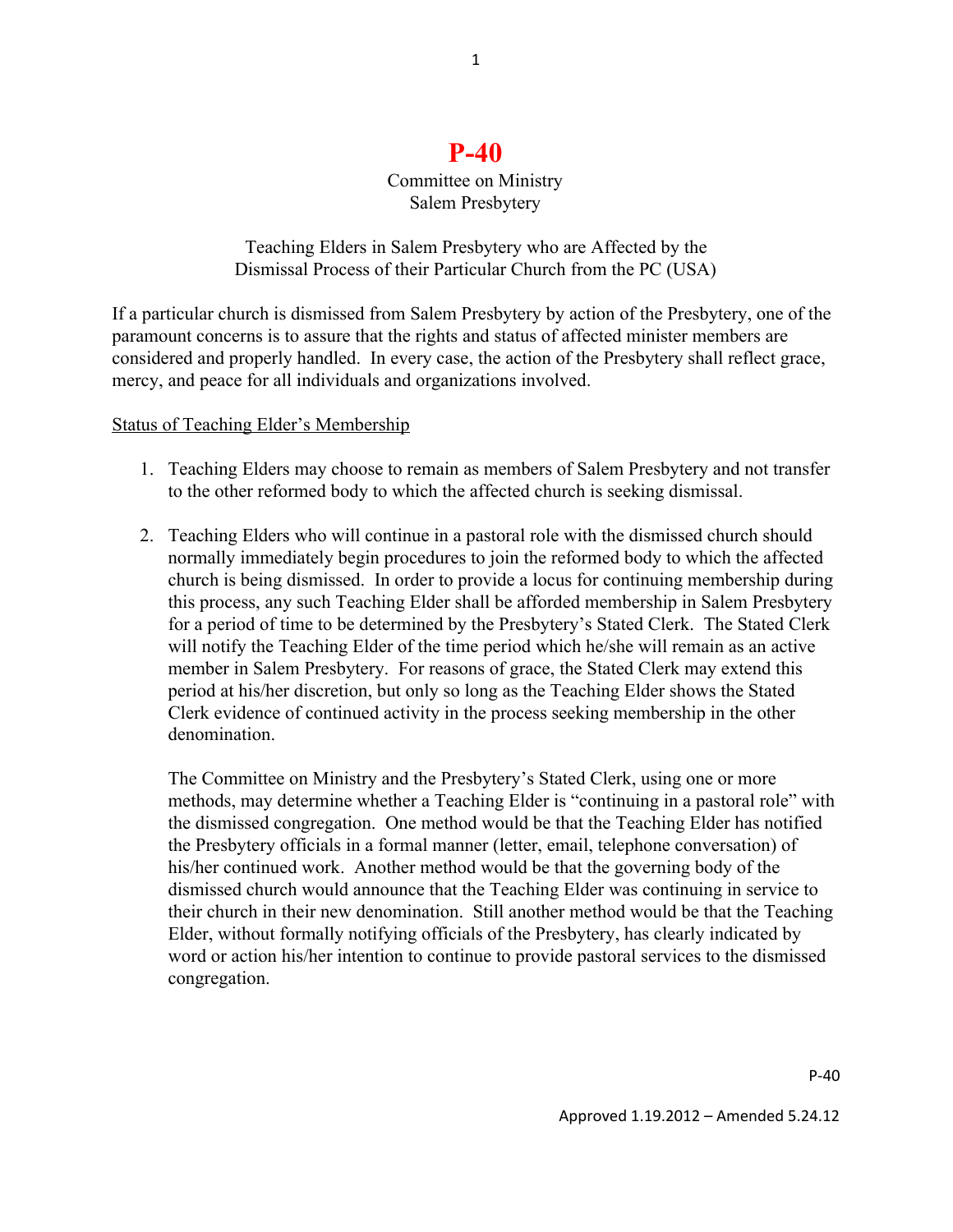Any Teaching Elder whose membership in Salem Presbytery has been concluded under this policy shall be welcome at meetings of the Presbytery with the status of visitor.

- 3. Transfers to another reformed body shall normally be approved, unless the Teaching Elder is the subject of a pending judicial or investigative action. Members under discipline of the Presbytery may not be transferred until the administrative process is complete and any required remedial actions have been completed. The reasons for not granting immediate transfer shall be communicated by the Presbytery's Stated Clerk to appropriate persons. At the point when an administrative process is complete and any remedial actions are completed, the transfer may occur. Any residual record of the Investigating Committee or Permanent Judicial Commission must be transmitted to the other body by the Stated Clerk prior to the transfer being affected so that proper disclosure of any issues can occur.
- 4. If the Teaching Elder expresses his/her desire not to remain in the service of the congregation that is requesting dismissal from the PC (USA), the Teaching Elder shall be considered a Member-At-Large of Salem Presbytery until such time that he/she takes a call to a validated ministry in the PC (USA). Representatives of the Committee on Ministry, together with the Presbytery Executive, the Stated Clerk, and the affected Teaching Elder him/herself, shall work with the congregational officials to affect an appropriate severance package for the affected Teaching Elder who chooses to remain in the PC (USA).
- 5. The Presbytery cannot dismiss a Teaching Elder to a non-reformed denomination or to an ecclesiastical body with whom the PC (USA) is not in correspondence. If a Teaching Elder desires to follow a congregation to a non-reformed denomination or an ecclesiastical body with whom the PC (USA) is not in correspondence, the Teaching Elder shall formally notify the Presbytery's Stated Clerk. In this case, the Stated Clerk shall at the Teaching Elder's request remove him/her from the Presbytery's roll. If the Teaching Elder chooses not to make such formal notification, but yet continues in pastoral service to a congregation outside a reformed body or outside the PC (USA) correspondent denominations, the Stated Clerk shall consider this an act of renunciation of jurisdiction and shall remove the Teaching Elder from the Presbytery's roll. Such a

P-40